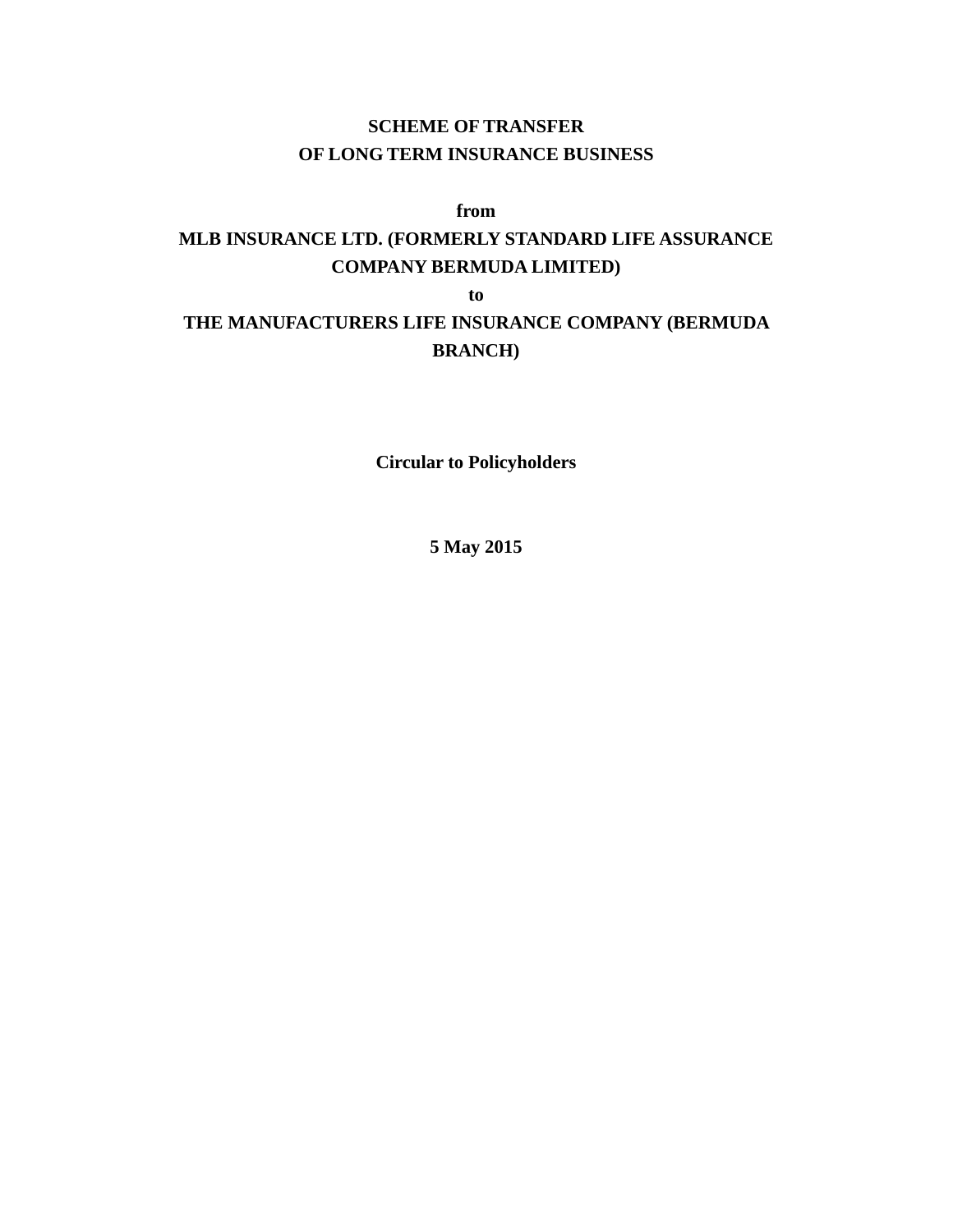# **MLB INSURANCE LTD. (FORMERLY STANDARD LIFE ASSURANCE COMPANY BERMUDA LIMITED) and THE MANUFACTURERS LIFE INSURANCE COMPANY (BERMUDA BANCH)**

# **POLICYHOLDERS CIRCULAR**

## **TABLE OF CONTENTS**

**THE TRANSFER Introduction Background to the Transfer Effect of the Transfer on Policyholders Approved Actuary's Report**

**THE TRANSFER SCHEME The Court Proceedings The Transfer of Assets and Liabilities The Transfer Date**

**SCHEDULE A Summary Report of the Approved Actuary**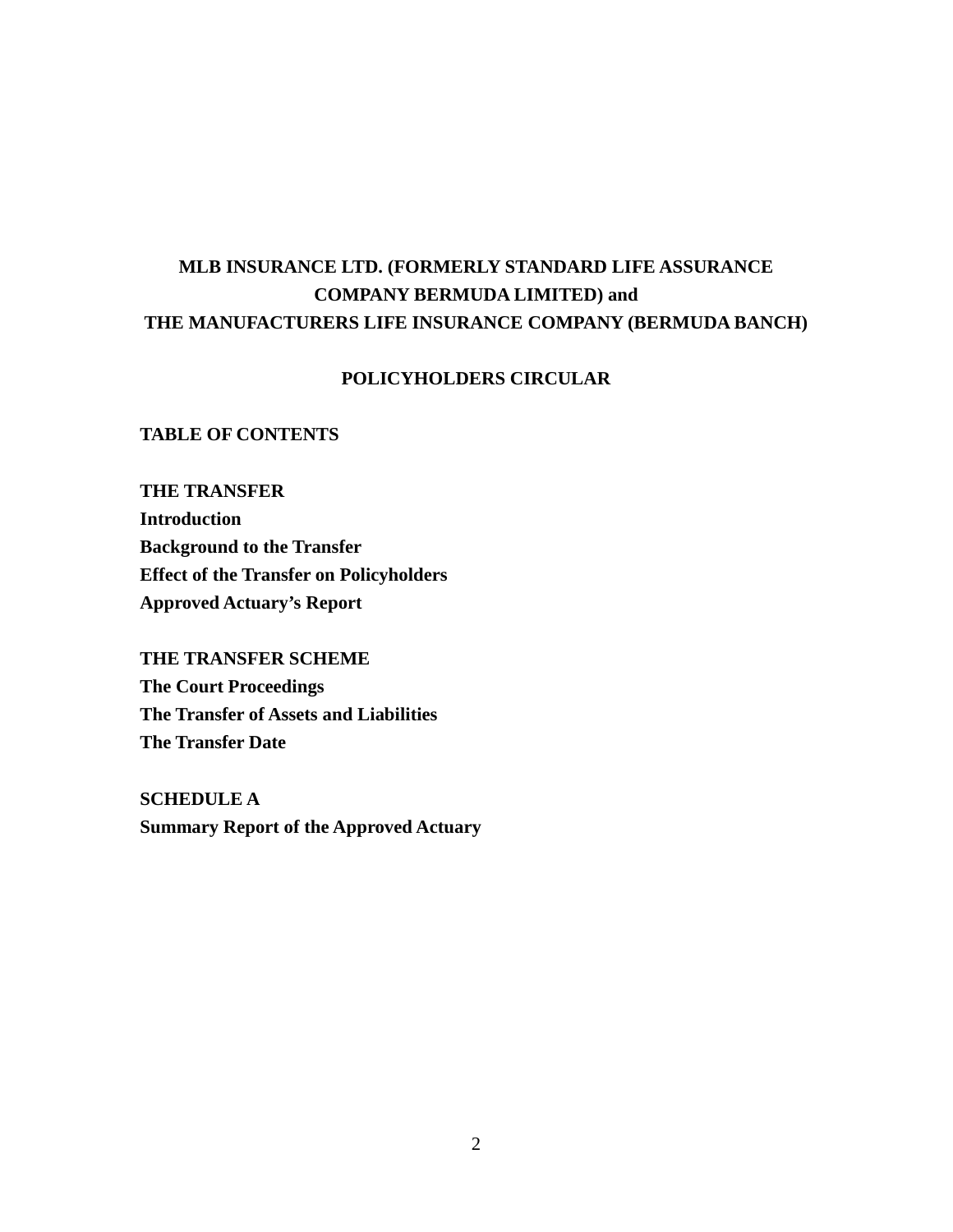#### **THE TRANSFER**

### **Introduction**

This document contains background information on the proposed transfer of life insurance business from MLB Insurance Company Ltd. (formerly Standard Life Assurance Company Bermuda Limited) ("**Transferor**") to The Manufacturers Life Insurance Company (Bermuda Branch) ("**Transferee**") to be effected by a scheme of transfer ("**the Scheme**") pursuant to section 25 of the Bermuda Insurance Act 1978. It includes information on the background to and reasons for the proposed transfer, the effect on policyholders, and a summary of the terms of the Scheme and the report of an approved actuary on the likely effects of the transfer on long term policyholders.

#### **Background to the Transfer**

The Transferor is an insurance company registered under the Insurance Act 1978 of Bermuda ("**the Act**") as a Class E insurer authorised to carry on long term business. The Transferor is regulated by the Bermuda Monetary Authority ("**BMA**").

Until 30 January 2015 the Transferor was indirectly owned by Standard Life plc, a UK based financial services group. On 30 January 2015, The Manufacturers Life Insurance Company ("**Manulife**") acquired all of the Canadian subsidiaries of Standard Life plc which indirectly included all of the shares of the Transferor (the "**Acquisition**").

The Transferee is the Bermuda branch of Manulife, a Canadian company and a member of the Manulife group of Companies (the "**Manulife Group**"). The Manulife Group is a leading Canada based financial services company with principal operations in Canada, Asia and the United States.

The Transferee is authorised to conduct insurance business outside of Bermuda from within Bermuda. The Transferee is registered as a Class C insurer under the Act is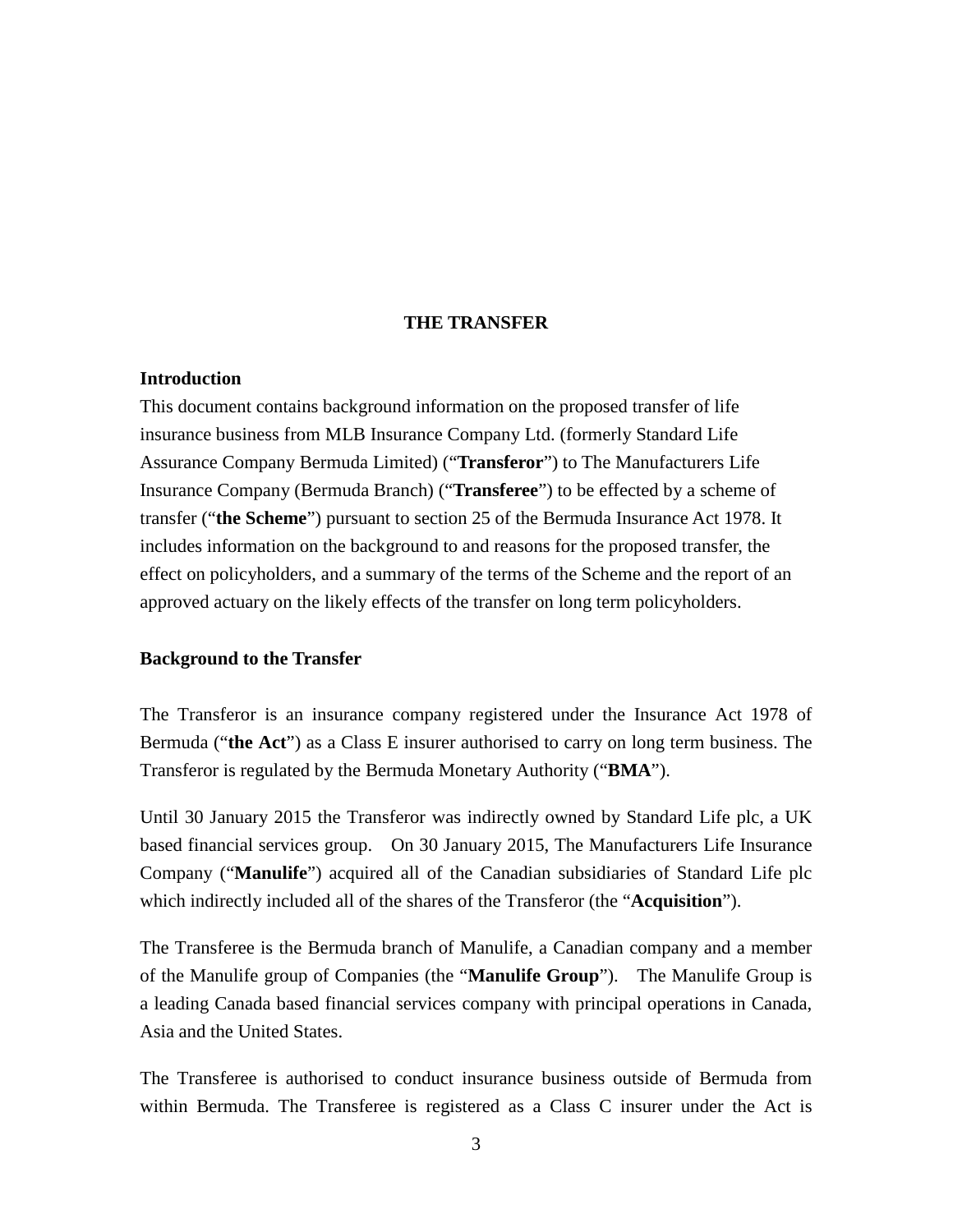thereby authorised to carry on long term business. The Transferee is regulated by the BMA.

The purpose of the Scheme is to consolidate these two Manulife Group insurance businesses operating in Bermuda, namely, MLB Insurance Ltd. and The Manufacturers Life Insurance Company (Bermuda Branch), into one entity, namely, The Manufacturers Life Insurance Company (Bermuda Branch).

## **Effect of the Transfer on Policyholders**

Following completion of the Scheme, the life insurance business, and the assets and liabilities, of the Transferor, including all of its in-force insurance policies, will be transferred to and become the assets and liabilities, and insurance policies, of the Transferee. The effect of the transfer is to replace the Transferor with the Transferee as the insurer in relation to the transferring policies. The transfer of itself will not change any of the terms or conditions of the policies originally issued by the Transferor. This means that there will be no change to your existing coverage, premiums or rights under your policy as a result of the transfer. Your policy will remain in force and will be enforceable against the Transferee according to its original terms.

#### **Approved Actuary's Report**

Ms. Naomi Bazak of Manulife (the **"Approved Actuary**") was approved by the BMA pursuant to section 25 (3) of the Act to provide an actuary's report on the effects of the Scheme on the life insurance (long term included) policyholders of the Transferor, in accordance with the provisions of the Act. The Approved Actuary has concluded that:

- the Scheme should have no material adverse effect on the reasonable benefit expectations of the Transferor's life policyholders transferring into the Transferee;
- the Scheme should have no material adverse effect on the financial security of the contractual rights of the Transferor's life policyholders transferring into the Transferee; and
- the Scheme provides sufficient safeguards to ensure that it operates as presented.

The Approved Actuary's summary report is attached as Schedule A.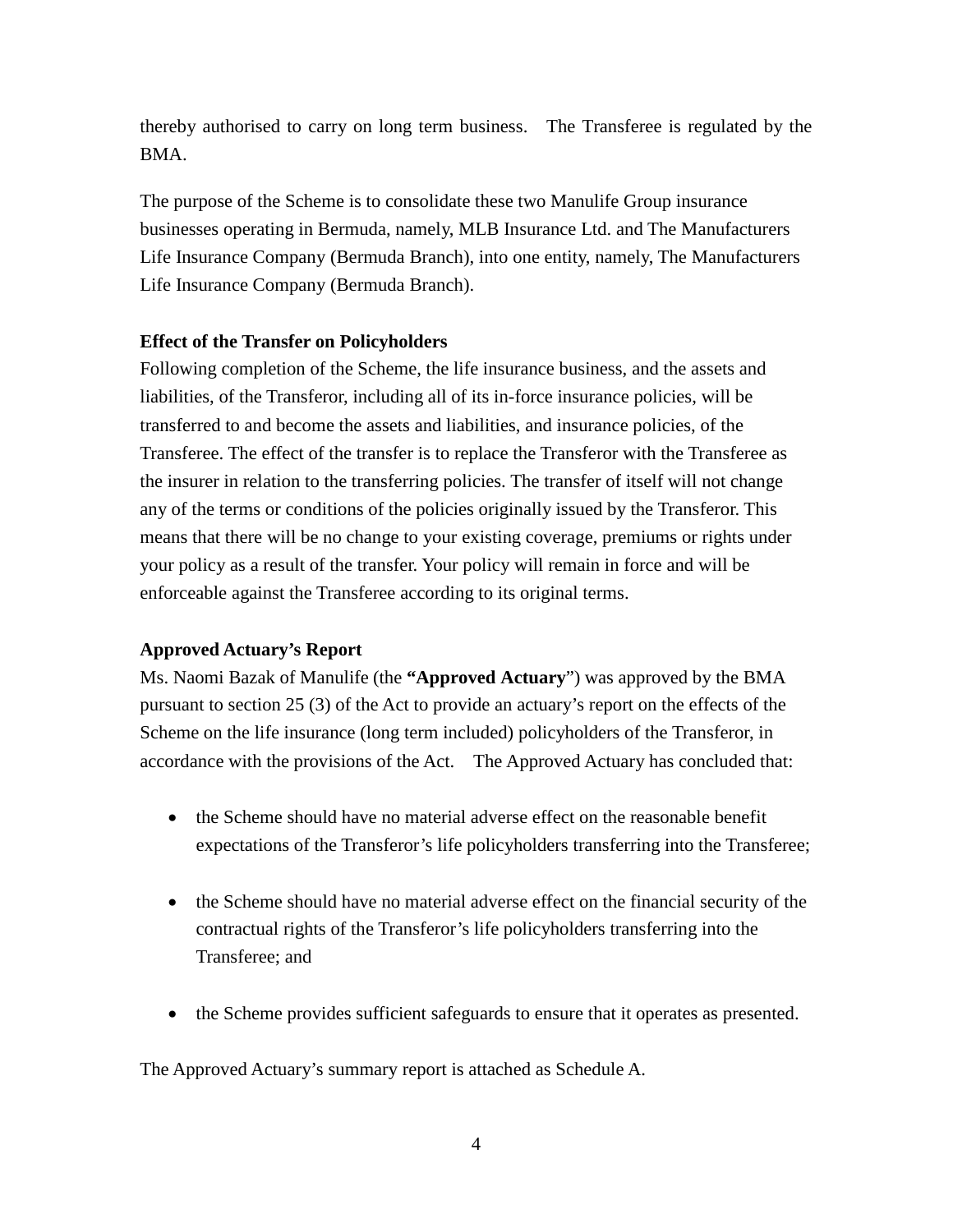# **THE TRANSFER SCHEME**

# **The Court Proceedings**

Since both the Transferor and the Transferee carry on life insurance (long term included) and are regulated by the BMA the transfer scheme must be sanctioned by the Supreme Court of Bermuda ("**the Bermuda Court**") pursuant to section 25 of the Act.

In deciding whether or not to sanction the Scheme, the Bermuda Court will take into account a number of factors, including the report by the Approved Actuary. You are entitled to attend the Bermuda Court proceedings. You are also entitled to be heard at the proceedings if you think that you might be adversely affected by the implementation of the Scheme. The Bermuda Court hearing to sanction the Scheme shall take place on 15 July 2016 at 9:30 o'clock.

If you wish to be heard at the Bermuda Court proceedings, you are asked to provide not less than three (3) clear days' prior notice in writing and to give the reasons why you wish to be heard.

This information should be sent to the Transferor's attorneys, Appleby (Bermuda) Limited, for the attention of:

John Riihiluoma at Canon's Court, 22 Victoria Street, Hamilton HM EX, Bermuda, fax: (1) 441-298-3360, email: jriihiluoma@applebyglobal.com.

We have arranged for copies of the following documents to be available for you to view at Transferor's registered office at Canon's Court, 22 Victoria Street, Hamilton, Bermuda:

1. The full Approved Actuary's report;

2. The Amended Petition requesting the Bermuda Court to approve the Scheme (also posted on the Transferee's web site http://www.manulife.com/MLBItransfer).

3. The Scheme (also posted on the Transferee's web site http://www.manulife.com/MLBItransfer).

You may inspect copies of these documents from 9:00 am to 5:00 pm on Monday to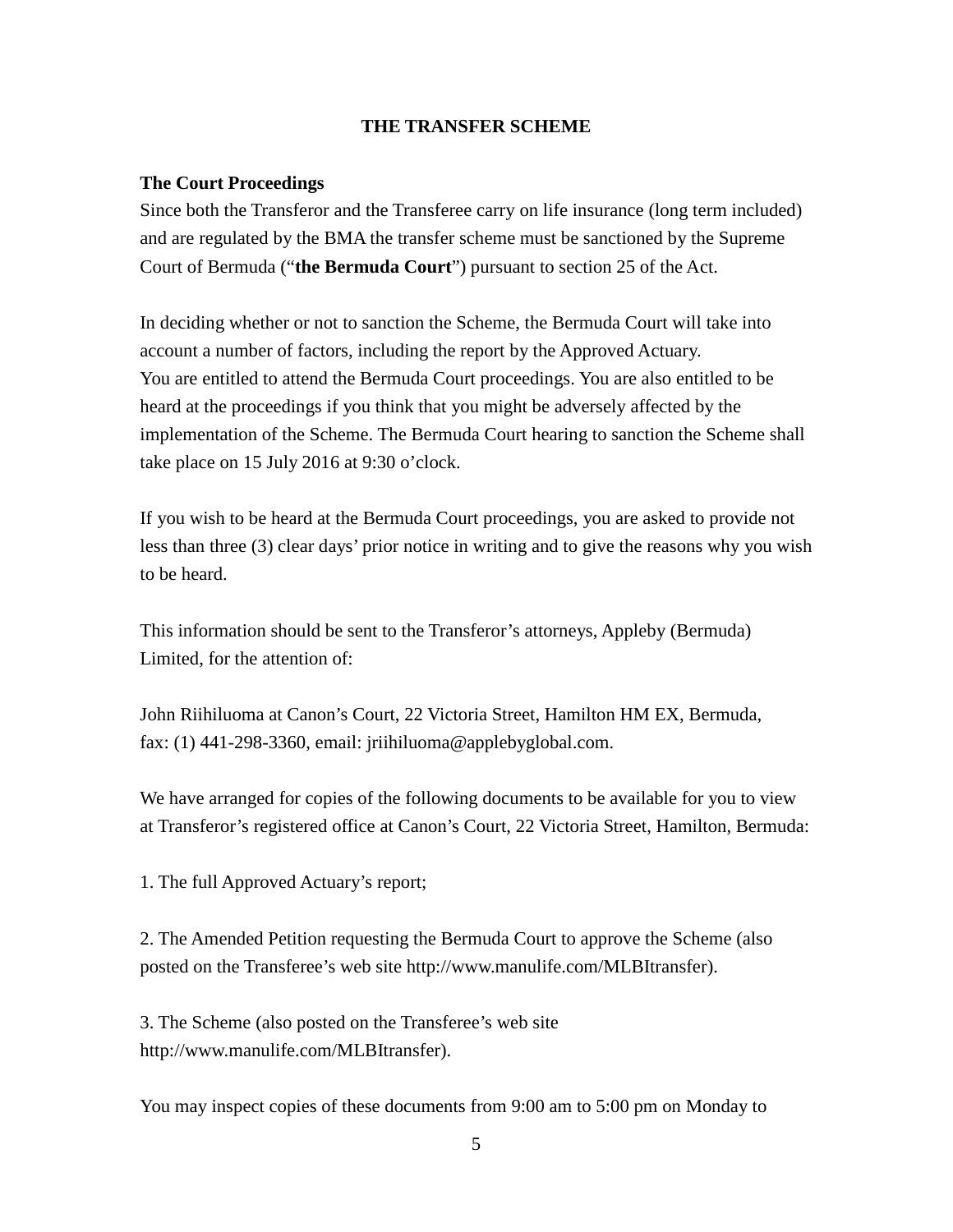Friday, until the date of the hearing of the Amended Petition.

# **The Transfer of Assets and Liabilities**

At 00:00 Bermuda Time on the transfer day when the Scheme comes into force (the **"Completion Date**"), all of the assets and liabilities, except for the excluded assets and liabilities of the Transferor will be transferred to the Transferee.

All policies that have been issued by the Transferor up to the Completion Date will be transferred to the Transferee ("**the Transferring Polices"**). The Transferee will take over the Transferor's contractual rights and obligations in relation to these policies. In other words, the Transferee will replace the Transferor as the insurer in respect of the Transferring Policies.

For the purpose of administering the Transferring Policies effectively and fairly the Transferee, will segregate the Transferring Policies within its business segments and will allocate Transferring Policies within these segments in accordance with the Scheme.

With effect from 00:00 Bermuda Time on the Completion Date and subject to the provisions of the Scheme, every holder of a Transferring Policy will be entitled to the same contractual rights against the Transferee under his or her policy as were available to the policyholder against the Transferor.

With effect from 00:00 Bermuda Time on the Completion Date, any premiums or other sums attributable or referable thereto continue to be payable in respect of the Transferring Policies will be credited to the Transferee. Any mandate, autopay or similar direct debit arrangement for the payment of premiums or other sums to, or benefit payments by, the Transferor will be transferred automatically to the Transferee.

## **The Transfer Date**

The Scheme becomes effective, and the Completion Date will occur:

- (a) once the BMA does not object (within the meaning of section 30JB(4)(b) of the Act) to the Transferor effecting a material change under the terms of the Act;
- (b) once an Order has been made by the Bermuda Court pursuant to section 25 of the Act, sanctioning the Scheme; and
- (c) on a date determined by the Transferor and Transferee, and published on the